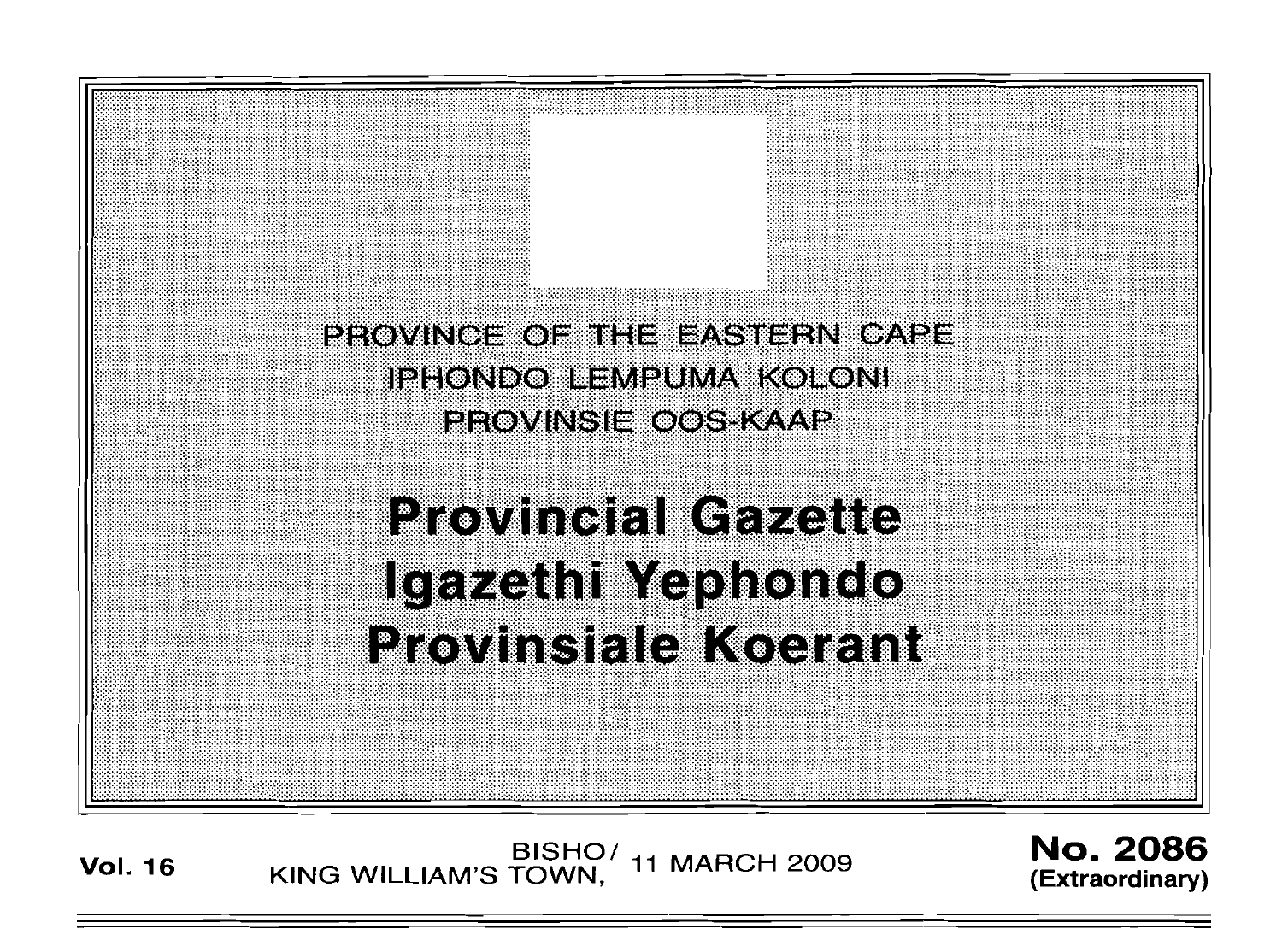# **CONTENTS ·INHOUD**

*Page Gazette* No. No.

#### **GENERAL NOTICES**

|  | 2086 |
|--|------|
|  | 2086 |
|  | 2086 |
|  | 2086 |
|  |      |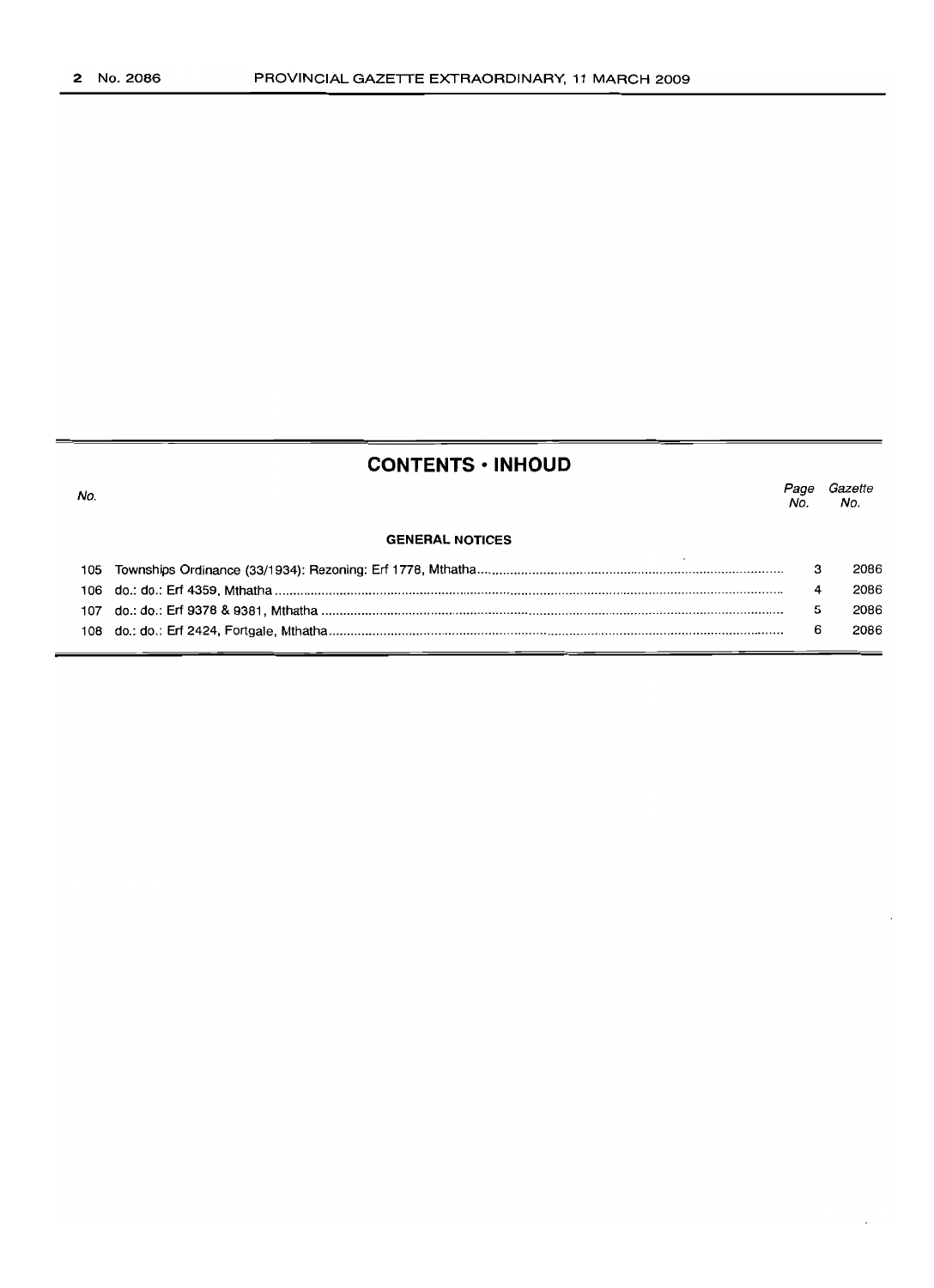# GENERAL NOTICES

### No. 105

#### NOTICE NO. 39 OF 2008

### REZONING OF ERF 1778 MTHATHA FROM AGRICULTURAL/RESIDENTIAL TO TOWNSHIP ESTABLISHEMNT

Notice is hereby given in terms of Section 35 (bis) of Townships Ordinance No. 33 of 1934 that King Sabata Dalindyebo Municipality proposes to apply to the MEC for the rezoning of erf 1778 from Agricultural/Residential to Township establishment, for the purposes of developing a residential township consisting of special residential ervcn and general residential erven,

A plan showing the locality of the properties in question can be inspected in Office 219 (a) Munitata Building, Mthatha during office hours.

Any objections to this proposal must be lodged in writing with the Municipal Manager, King Sabata Dalindyebo Municipality, P.O. Box 45 Mthatha, or fax (047) 5312778 by no later than 18 JULY 200S.

### ISAZISO SAMASHUMI AMATHATHU ANESITHOBA KUN YAKA 2008

Umasipala wasc King Sabata Dalidyebo uccba ukungenisa isicelo ku MEC sokumisa ngokutsha isiza esingu1778 cMthatha, ebcsifudula sirnisclwc njcngcndawo yezolimo/nokuhlala ukuzc simiswc njcngclokishi yokuhlala. Injongo yoku ikukucanda esisiza ukuze kuphuma izizana ekunokwakhiwa kuzo izindlu zokuhlala azimelcyo kunye namagumbi ukuhlala adityaniswc kisakhiwo esinye (flats). Uluncwadi olubanzi luyafumaneka ukuze kuhlolwc oku kucctywayo kwi- Ofisi kamasipala engunombolo 219(a) kwisakhiwo i-Munitata.

Izimvo czinxarnyc nalcnkqubo icetywayo mazizc zibhaliwc zingaphelanga iintsuku ezingamashumi amabini anyc cmva kwalompoposho kwi Ofisi yomphathi kamasipala, kulcdilcsi Kinga Sabata Dalindyebo Municipality; P.O Box 45; Mthatha okanye ngc Fax (047) 5312778.

Mr. M.M.P TOM MUNICIPAL MANAGER /UMPATHI KAMASIPALA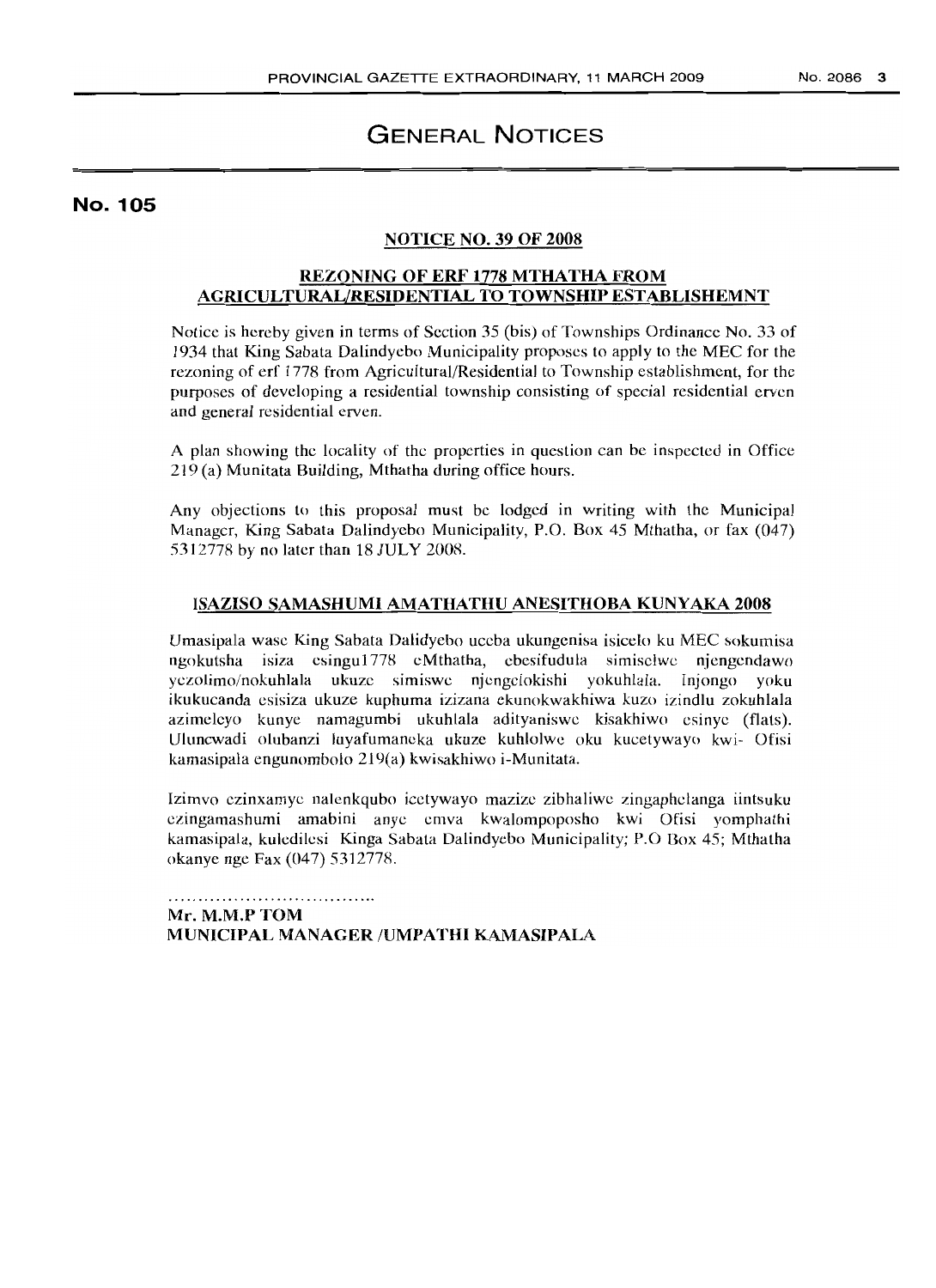## **NOTICE NO.5 OF 2009**

#### APPLICATION FOR REZONING OF ERF 4359 MTHATHA FROM SPECIAL RESIDENTIAL TO GENERAL RESIDENTIAL 1.

Notice is hereby given in terms of Section 35 (bis) of Townships Ordinance No. 33 of 1934 that King Sabata Dalindyebo Municipality proposes to apply to the MEC for the rezoning of erf 4359 from Special Residential to develop Residential Flats

A plan showing the locality of the properties in question can be inspected in Office 219 (a) Munitata Building, Mthatha during office hours.

Any objections to this proposal must be lodged in writing with the Municipal Manager, King Sabata Dalindyebo Municipality, P.O. Box 45 Mthatha, or fax (047) 5312778 by no later than 2 March 2009.

#### ISAZISO SESIHLANU KUNYAKA KA 2009

Umasipala wase King Sabata Dalidyebo uceba ukungenisa isicelo ku MEC sokumisa ngokutsha isiza esingu 4359 eMthatha, ebesifudula simiselwe njengendawo yokuhlala ukuze simiswe njengendawo yokuhlala(Flats).

Uluncwadi olubanzi luyafumaneka ukuze kuhlolwe oku kucetywayo kwi- Ofisi kamasipala engunombolo 219(a) kwisakhiwo i-Munitata.

Izimvo ezinxamye nalenkqubo icetywayo mazize zibhaliwe zingaphelanga iintsuku czingamashumi amabini anye emva kwalompoposho kwi Ofisi yomphathi kamasipala, kuledilcsi Kinga Sabata Dalindyebo Municipality; P.O Box 45; Mthatha okanyc nge Fax (047) 5312778.

M.M.PTOM MUNICIPAL MANAGER /UMPATHI KAMASIPALA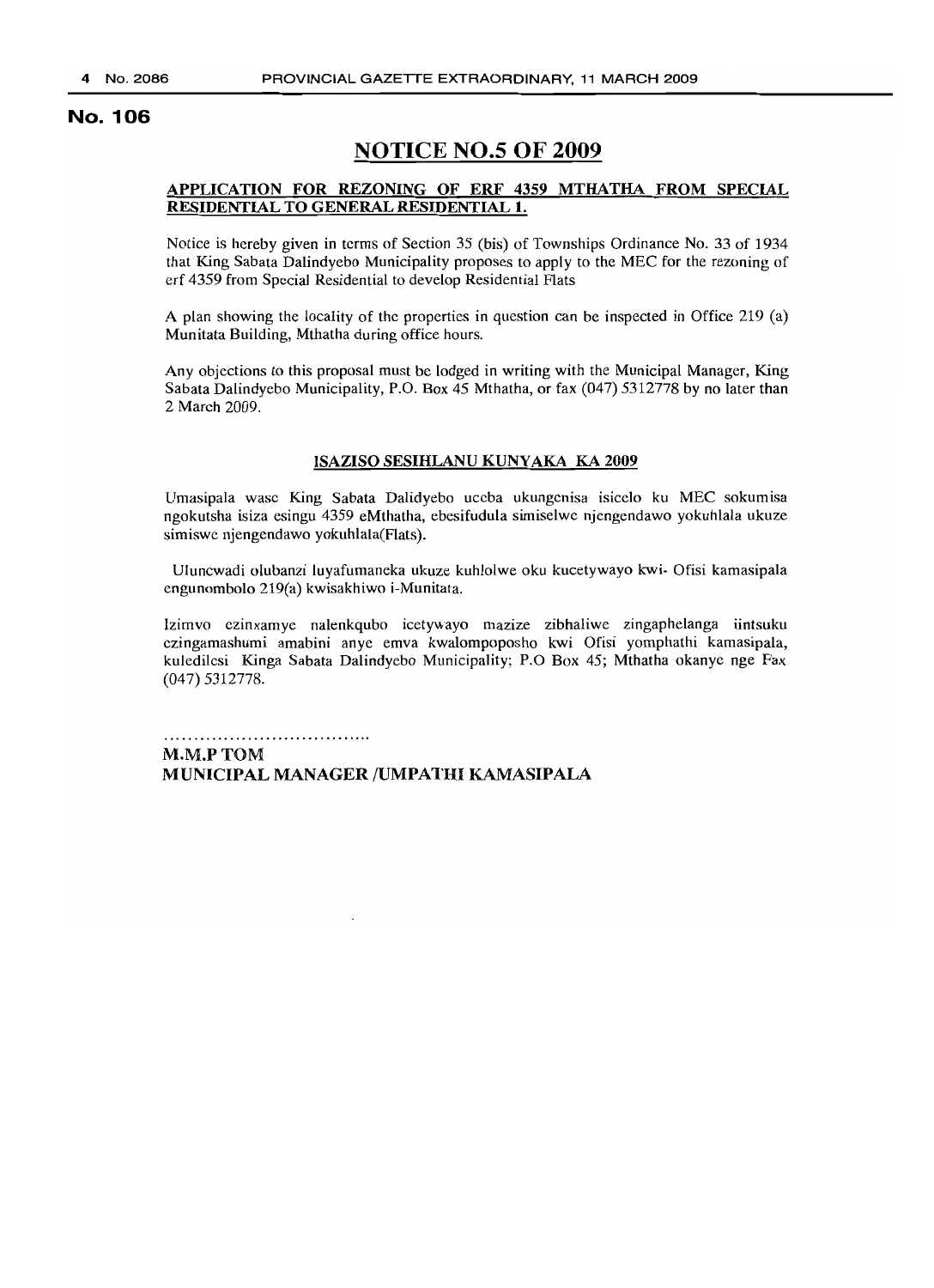## **NOTICE NO. 58 OF 2008**

## **REZONING & CONSOLIDATION OF ERF 9378 & 9381 MTHATHA**

Notice is hereby given in terms of Section 35 (bis) of Townships Ordinance No. 33 of 1934 that King Sabata Dalindyebo Municipality proposes to rezone and consolidate erven 9378 & 9381 Mthatha from Agricultural/Residential to General Residential 3.

A plan showing the locality of the properties in question can be inspected in Office 219 A Munitata Building, Mthatha during office hours.

Any objections to this proposal must be lodged in writing with the Municipal Manager, King Sabata Dalindyebo Municipality, P.O. Box 45 Mthatha (047) 501 4239 by no later than 20 November 2008.

#### **ISAZIZO SAMASHUMI AMANE KUNYAKA KA 2008**

Umasipala wase King Sabata Dalindyebo uceba ukungenisa iscelo ku MEC sokumisa ngokutsha nokuhlanganisa iziza ezingu 9378 & 9381 eMthatha, ebezifudula zimiselwe njengendawo yezolimo/ nokuhlala ukuze sibesinye simiswe njengendawo yokuhlala yodidi Iwesithathu ngokoncwadi lokuceba idolophu (Town Planning Scheme). Ulunwcadi olubanzi ngokuphathelene nesisicelo luyafumaneka ukuze luhlolwe kwi - Otisi kamasipala engunombolo 219 (a) kwisakhiwo i-Munitata.

Izimvo ezinxamnye nalnkqubo icetywayo mazize zibhaliwe zingaphelanga iintsuku ezingamashumi amabini ananye emva kwalompoposho kwi Ofisi yomphathi kamasipala, kule dilesi King Sabata Dalindyebo Municipality; P.O Box 45; Mthatha okanye nge fax (047) 5312778.

**Mr. M.M.P. Tom Municipal Manager**